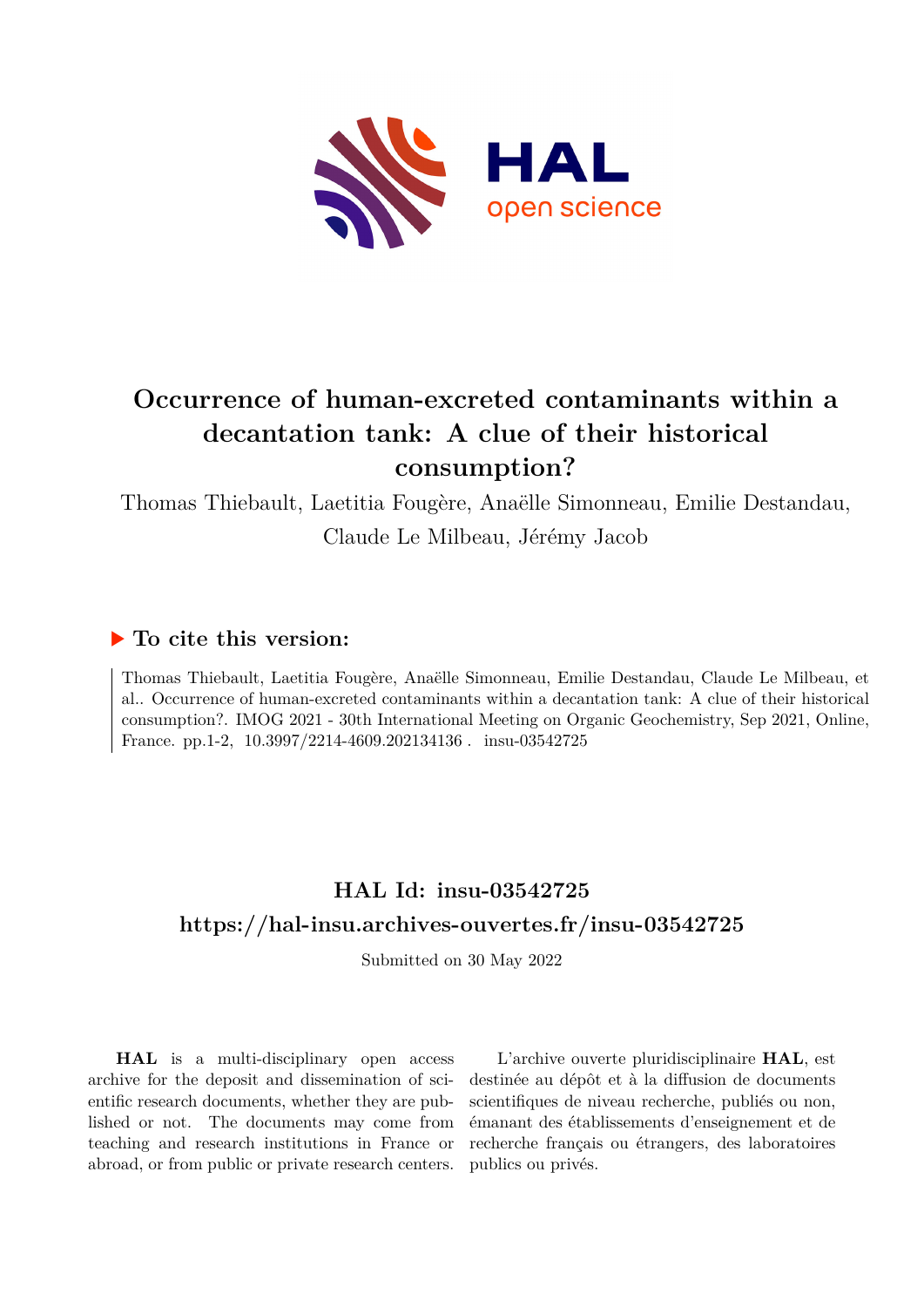Occurrence of human-excreted contaminants within a decantation tank: a clue of historical consumption?

T. Thiebault<sup>1</sup>, L. Fougère<sup>2</sup>, A. Simonneau<sup>3</sup>, E. Destandau<sup>2</sup>, C. Le Milbeau<sup>3</sup>, J. Jacob<sup>4</sup>

<sup>1</sup> METIS, UMR 7619, SU, CNRS, EPHE, Paris, France ICOA, UMR 7311, Univ. Orléans, CNRS, Orléans, France ISTO, UMR 7327, Univ. Orléans, CNRS, BRGM, Orléans, France LSCE, UMR 8212, CEA, UVSQ, CNRS, IPSL, Gif-sur-Yvette, France

The Earth system is enduring a unique transition in its history due to the pregnancy of human activities on geological processes compared to natural controls. A large community examines the extent to which these activities will be archived in the sedimentary record and remain for millions years within a new geological era named Anthropocene. Here we explore the potential of sediments that accumulated in sewer systems for such a record of human posterity, considering that urban socio-ecosystems are prone to a large diversity and high concentrations of potential tracers of human activities [1].

The selected site is a decantation tank that collects wastewater and stormwater from the sewer network of the northern part of Orléans (France). This 20 m deep underground building of cylindrical and conical shape was constructed in 1942 and was reputed to have not been subjected to any clean out operation (COO) since that time. 5 cores (i.e. 8m of sediments) were acquired from 2014 to 2017 by manually inserting a plastic tube in the outcropping sediments or with a gravity corer prior to COO.

152 samples were taken and investigated in this work. These samples were extracted with a mixture of water:methanol (1:1) in order to obtain drugs and illicit drugs that were then quantified by HPLC-MS². Extracted sediments then underwent a large range of classical sedimentological analyses (e.g. granulometry, facies description). Total organic carbon, Hydrogen Index, Oxygen Index and Tmax were determined by Rock-Eval pyrolysis. The age model is based on 47 $^{14}$ C dates obtained on the 6 cores and computed with OxCal v4.3.2 and Bomb13NH1 calibration curve.

Oldest sediments are dated back to 1970. This reveals that COO certainly took place at the end of the seventies, with no administrative or written record subsisting. Sedimentation rates are then very high with 6 m deposited in two years, which corresponds to accumulation rates observed after the 2015 COO. Then, sedimentation rates slowed down with only 2.5 m accumulated from 1980 to 2014 because the decantation tank was saturated and could not accumulate more sediments. Hence, repeated episodes of erosion compensated by deposition are suspected over that period. Sediments are stratigraphically organised into organic (TOC > 2%) and mineral (TOC < 2%) layers resulting from wastewater and stormwater inputs, respectively.

Among the 27 investigated drugs and illicit drugs, some compounds such as ciprofloxacin, ofloxacin or tetrahydrocannabinol could not be detected in the sediments. For the other detected compounds, a strong control of speciation on the presence and concentration of drugs and illicit drugs is evidenced [2].